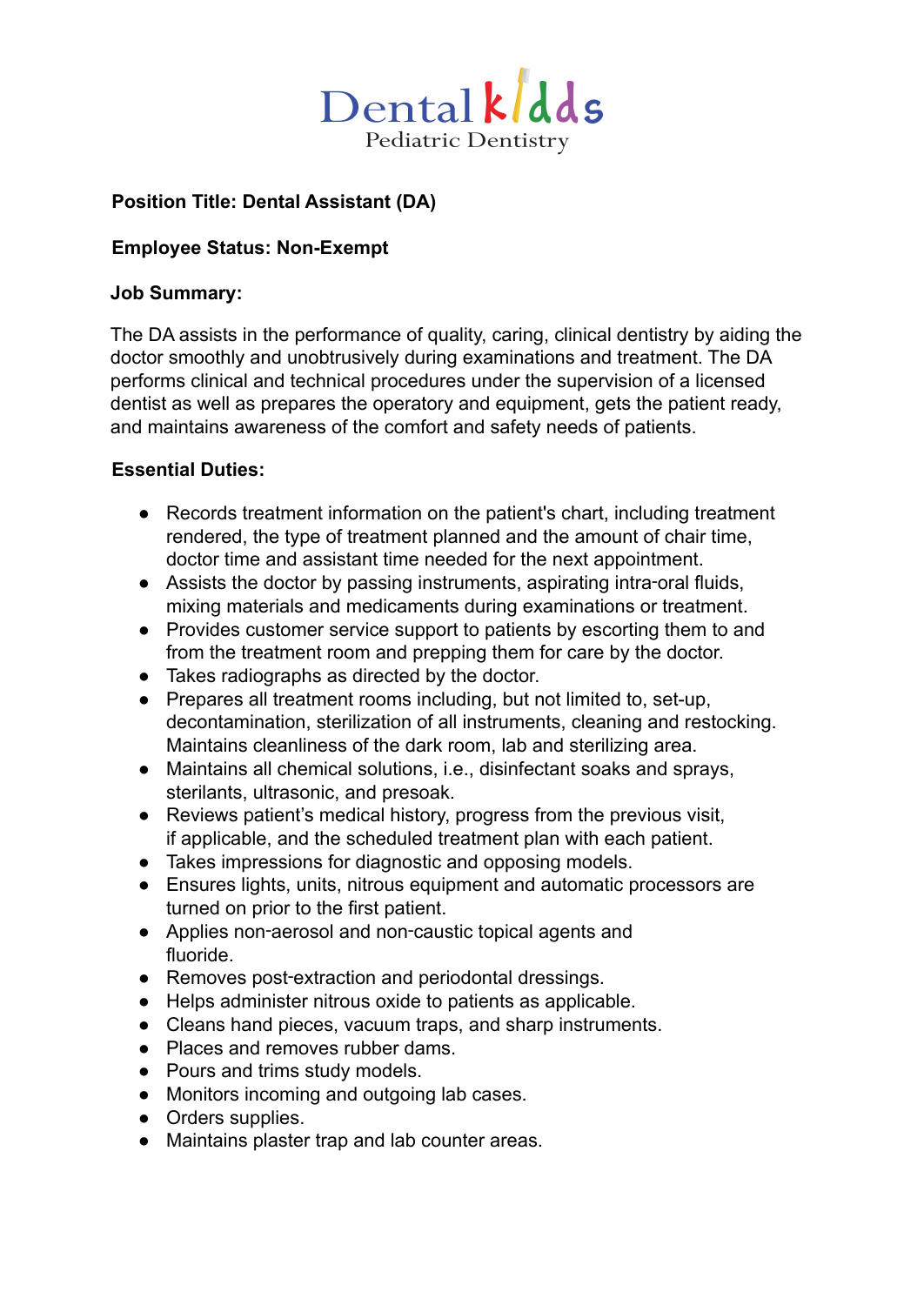## **Knowledge/Skills/Abilities:**

- Skilled in the use of standard dental office equipment including: Autoclave, model trimmer, X-ray machine - Pano, Panoramic X-ray, ultrasonic, Oxygen and Nitrous Oxide, Laser, Intra Oral camera, Vacu-press, and hand pieces.
- Ability to take blood pressure, attach EKG leads, and read monitors.
- Knowledge of cross contamination and how to prevent it.
- Knowledge of OSHA regulations and changes.
- Ability to take radiographs, including FMX, Pano and anterior PA's.
- Knowledge of English composition, grammar, spelling, and punctuation.
- Skilled in the use of standard office equipment including: telephones, calculators, copiers, fax, computers, and computer software (MS Excel, Word, Practice Management software).
- Ability to engender trust from the doctors, co-workers, and patients.
- Ability to work cooperatively with management, staff, and patients.
- Ability to prioritize, organize, and complete tasks in a timely and independent manner.
- Ability to accept constructive criticism.
- Ability to understand and follow written and verbal instructions.
- Ability to collect data, establish facts, draw valid conclusions, and maintain confidentiality.
- Ability to communicate and express thoughts and ideas competently.
- Ability to quickly grasp relevant concepts regarding duties and responsibilities.

# **Education / Experience:**

- High school diploma or equivalent
- Minimum of 2 year(s) relevant experience in the dental profession

### **Special Requirements/Certifications/Licenses:**

- Valid X-ray certificate
- CPR & first aid certificate

# **Physical and Environmental Requirements:**

- May be required to lift up to 50 lbs. or to roll a 90-pound machine on wheels from one area to another.
- Hand-eye coordination and hand, arm, and finger mobility for detailed work with objects.
- May be required to physically assist/lift drowsy patients after anesthesia.
- Active movement throughout the day: sitting, walking, standing, squatting, bending, stooping, reaching, etc. (not a sedentary position).
- Vision: close vision, color vision, peripheral vision, depth perception, and ability to adjust focus.
- Hearing: able to satisfactorily communicate with patients, doctor, and other staff members to ensure that verbal communication is clearly